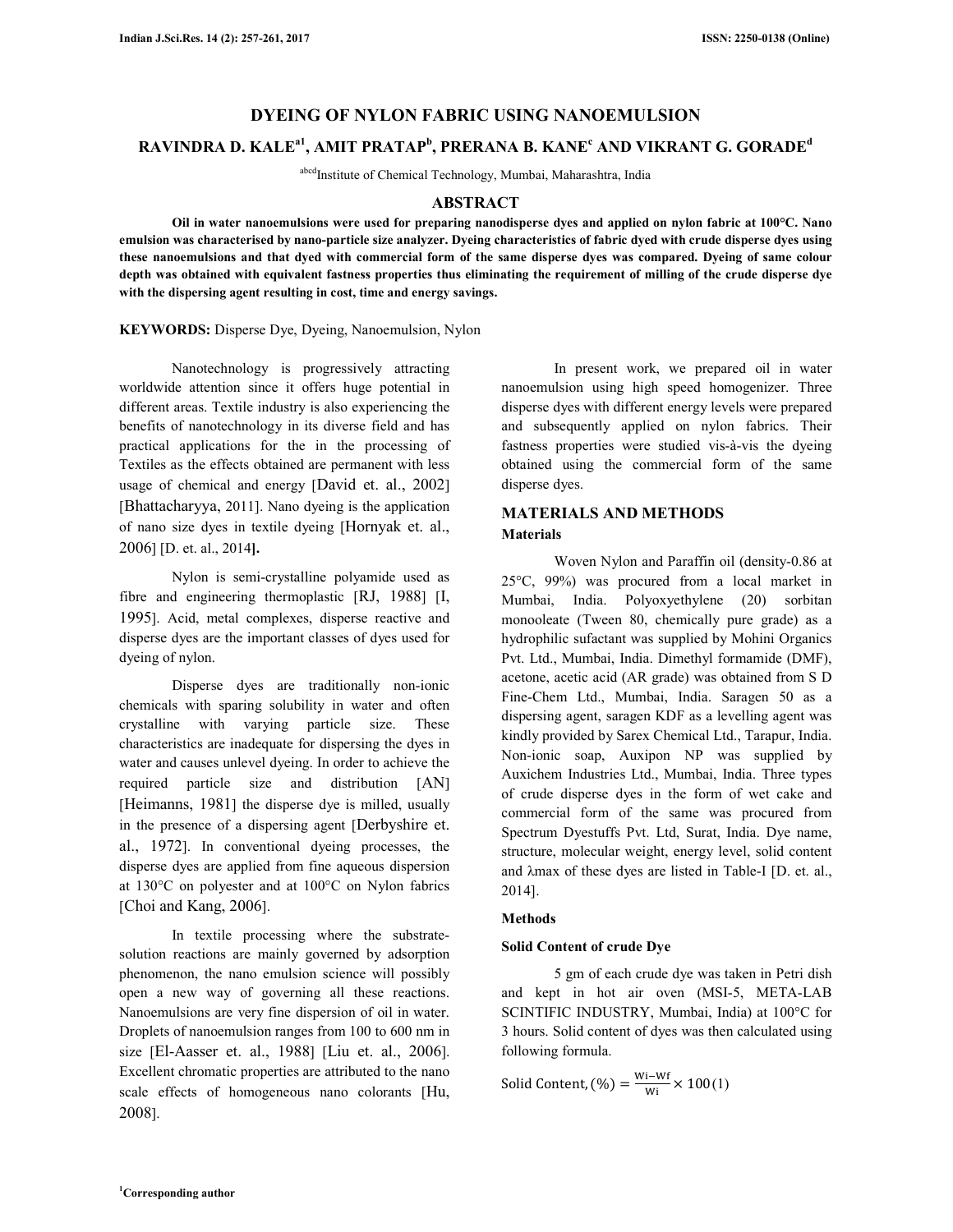Where,  $W_i$  and  $W_f$  are the initial and final (after drying) weights of the dyes respectively.

#### **Dye Content in Finished Dye**

 First each crude disperse dye was dissolved in DMF and a calibration curve was plotted, taking different concentrations and measuring its absorbance at maximum wavelength (λmax) of the respective dye by using UV-Visible spectrophotometer (UV-1800, Shimadzu Corporation, Japan). Commercial dye was dissolved in DMF: water mixture (3:1). The actual amount of dye was found out by noting its absorbance at λmax and tracing it on the previously prepared calibration curve of crude dye.

| Dye Name                          | Dye structure                                                                                                                                | Molecular<br>weight<br>(gm/mole) | Energy<br>level | Solid<br>Content<br>$(\%)$ | Maximum<br>Wavelength<br>$[\lambda max](nm)$ |
|-----------------------------------|----------------------------------------------------------------------------------------------------------------------------------------------|----------------------------------|-----------------|----------------------------|----------------------------------------------|
| C.I. Disperse<br><b>Blue</b> 79.2 | O<br>Ω<br>Br<<br>$\mathcal{S}^{\ominus}$<br><b>NH</b><br>$\bigoplus$<br>$N_{\gamma N}$<br>ő<br>$\frac{\Theta}{\Theta}$<br>N<br>O<br>$\Omega$ | 639.4                            | High            | 53.7                       | 587                                          |
| C.I.Disperse<br>Red 73            | CH <sub>2</sub> CH <sub>2</sub> CN<br>$N_{\text{eff}}$<br>CN<br>$N_{\rm sp}$<br>$O_2N$                                                       | 348.35                           | Medium          | 24.4                       | 528                                          |
| C.I.Disperse<br>Orange 25         | Ν<br>$\overset{\odot}{\mathsf{O}_{\left(\oplus\right)}}$<br>$\sigma'$                                                                        | 323.35                           | Low             | 36.6                       | 481                                          |

#### **Table I: Properties of crude disperse dyes**

#### **Preparation of Nanoemulsion**

 Oil in water nanoemulsion was prepared by using high speed homogenizer of IKA T25 digital ULTRA TURRAX, IKA® India Pvt. Ltd., Karnataka, India. 5 part of Tween 80 was dissolved in 80 part of distilled water into which 15parts paraffin oil was added. This mixture was subjected to homogenization at 12000 rpm for 20 minutes in the homogenizer.

### **Preparation of Nanodisperse Dye Solution**

 Required quantity of dried crude dyes were taken for 3% shade according to the solid content of the dyes obtained and were dissolved in 10 ml DMF. This solution was then added drop wise to 90ml nanoemulsion and homogenized at 12000 rpm for 15 minutes.

## **Measurement of particle size of nanoemulsion and nanodisperse dye**

 The average particle size of the nano disperse dye solution was measured using nano particle size analyzer (SALD-7500nano, Shimadzu Corporation, Japan).

## **Preparation of 1% stock solution for commercial dye**

 1gm of commercial disperse dye was weighed and taken in a volumetric flask. It was pasted first with cold water and diluted to 100ml using hot distilled water.

#### **Dyeing of nylon fabric**

 The Nylon fabric was scoured using 2 grams per litre Auxipon NP at boil for 30 minutes, washed with cold water and air dried. The fabric was cut into same sample size and weight which was then dyed with MLR 1:30 at 100°C for 60 minutes in Flexi dyeing machine (Rossari Biotech, Mumbai, India). For dyeing with commercial dyes, the dye bath contained required volume of the dye solution from stock solution along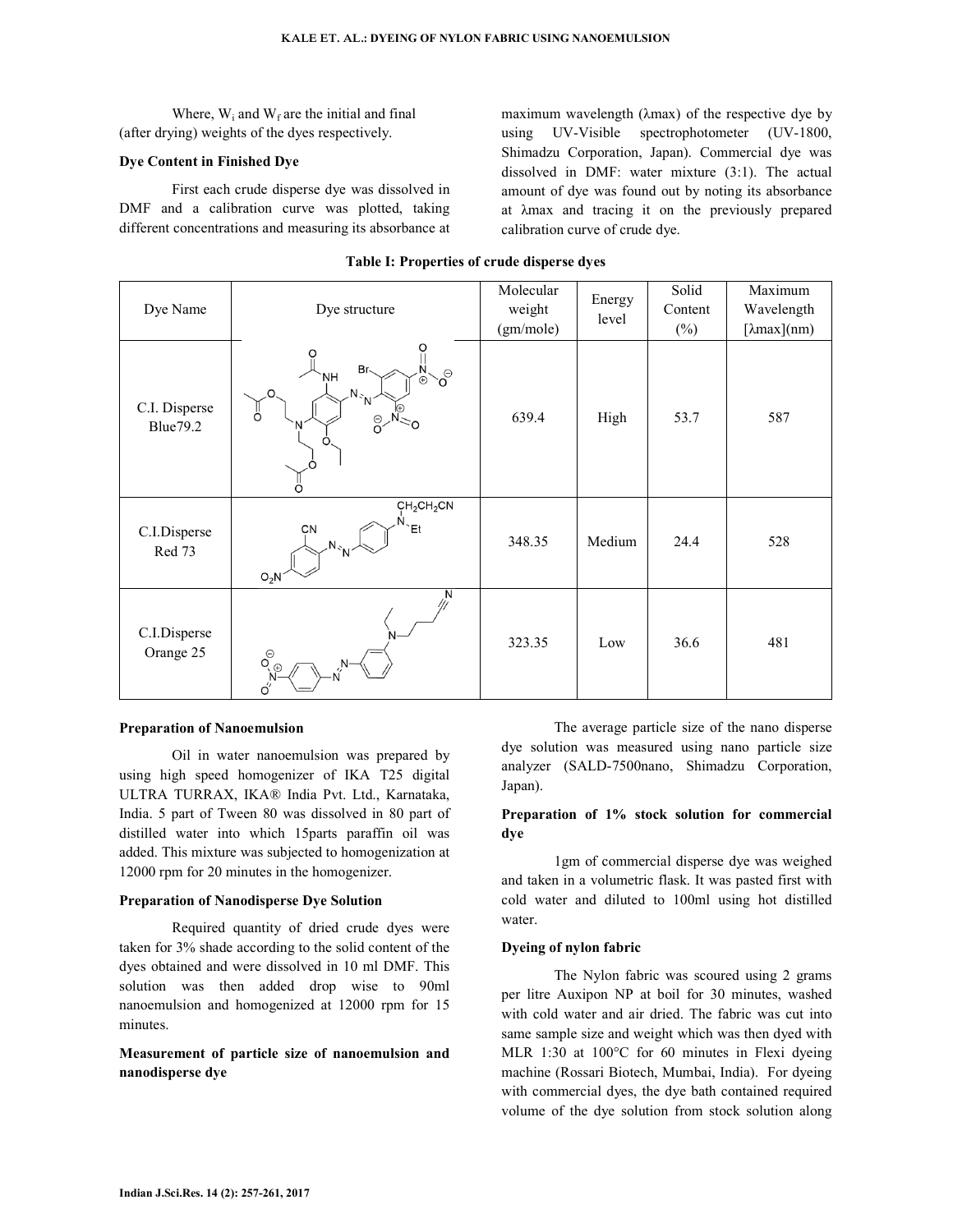with 0.5 gram per litre each of levelling agent and dispersing agent. The pH of the bath was adjusted to 4-5 using acetic acid. Similarly the dyeings with nano disperse dyes was carried out using nano emulsions but without adding any of the above auxiliaries. The percent shade taken for all the cases was maintained at 3% shade. The amount of dye taken was based on the actual amount of dye present in the commercial dye and that in the wet cake. This was done in order to have amount of dye in the dyeing bath. acid. Similarly the dyeings with nano<br>was carried out using nano emulsions but<br>g any of the above auxiliaries. The percent The amount of dye taken was based on the actual<br>of dye present in the commercial dye and that in<br>cake. This was done in order to have the same

The dyed samples were then subjected for The dyed samples were then subjected for reduction clearing treatment using 2 gram per litre each of caustic soda, sodium hydrosulphite and Auxipon NP at 70°C for 20 minutes. All fabric samples were thoroughly washed with cold water and then air dried.

#### **Evaluation of Colour strength**

Spectra Flash® (SF 300, Computer Colour Matching system of Data Colour International, U.S.A) was used to measure the colour strength of the dyed samples in terms of Kubelka Munk function. This was expressed as K⁄S values at maximum wavelength [Ingamells, 1993]. inutes. All fabric samples were<br>
ith cold water and then air dried.<br> **r strength**<br>
sh® (SF 300, Computer Colour<br>
Data Colour International, U.S.A) Kubelka Munk function. This was<br>values at maximum wavelength<br>ting rubbing fatness of dyed<br>r was used as per AATCC 116-

### **Rubbing Fastness**

For evaluating rubbing fatness of dyed samples, crock meter was used as per AATCC 116 1995 standard test method.

## **Wash Fastness**

Washing fastness was evaluated by ISO 3 Washing fastness was evaluated by ISO 3 method using Launder-O-meter for 20 minutes at 60°C with 2 gram per litre non-ionic soap (Auxipon NP) and with 2 gram per litre non-ionic soap (Auxipon NP) and soda ash at a liquor ratio of 50:1, as per standard method [ISO105-CO6, 2006].

#### **Sublimation Fastness**

Fastness to sublimation was determined by AATCC 133-2009 method.

### **Light Fastness**

Light Fastness was determined by ISO 105-B02 test method.

#### **RESULTS AND DISCUSSION**

## **Particle size analysis of n nanoemulsion and nanodisperse Dye Solutions**

Fig. 1 shows the average droplet size of nanoemulsion and nanodisperes dyes in the range of 20-30 nm.

#### **Active dye content in commercial Dye**

Commercial dye contains dispersing agent along with crude dye whose values range from 50 to 90%. Hence it is essential to find out the actual amount 90%. Hence it is essential to find out the actual amount of dye present in it. The values for the dyes taken for our study are given in Table-II.

| Table II: Active dye content in commercial disperse |     |  |
|-----------------------------------------------------|-----|--|
|                                                     | dve |  |

| u v v                         |                  |          |           |  |  |
|-------------------------------|------------------|----------|-----------|--|--|
|                               | C.I.             | C.I.     | C.L       |  |  |
| <b>Disperse</b>               | Disperse         | Disperse | Disperse  |  |  |
| dve                           | <b>Blue 79.2</b> | Red 73   | Orange 25 |  |  |
| Active dye<br>content $(\% )$ | 25.84            | 10.07    | 15.17     |  |  |



Figure 1: Particle size distribution of Nanoemulsion and Nanodisperes dyes

#### **Colour evaluation of dyed samples**

 Fig. 2 and Table-III shows the K/S values of the nano disperse dyed samples and that of commercial

dyed samples. The values were comparable<br>three dyes taken for the study. This was l<br>at of commercial nanoemulsions which assist in penetratio three dyes taken for the study. This was because of nanoemulsions which assist in penetration of dye dyed samples. The values were comparable for all the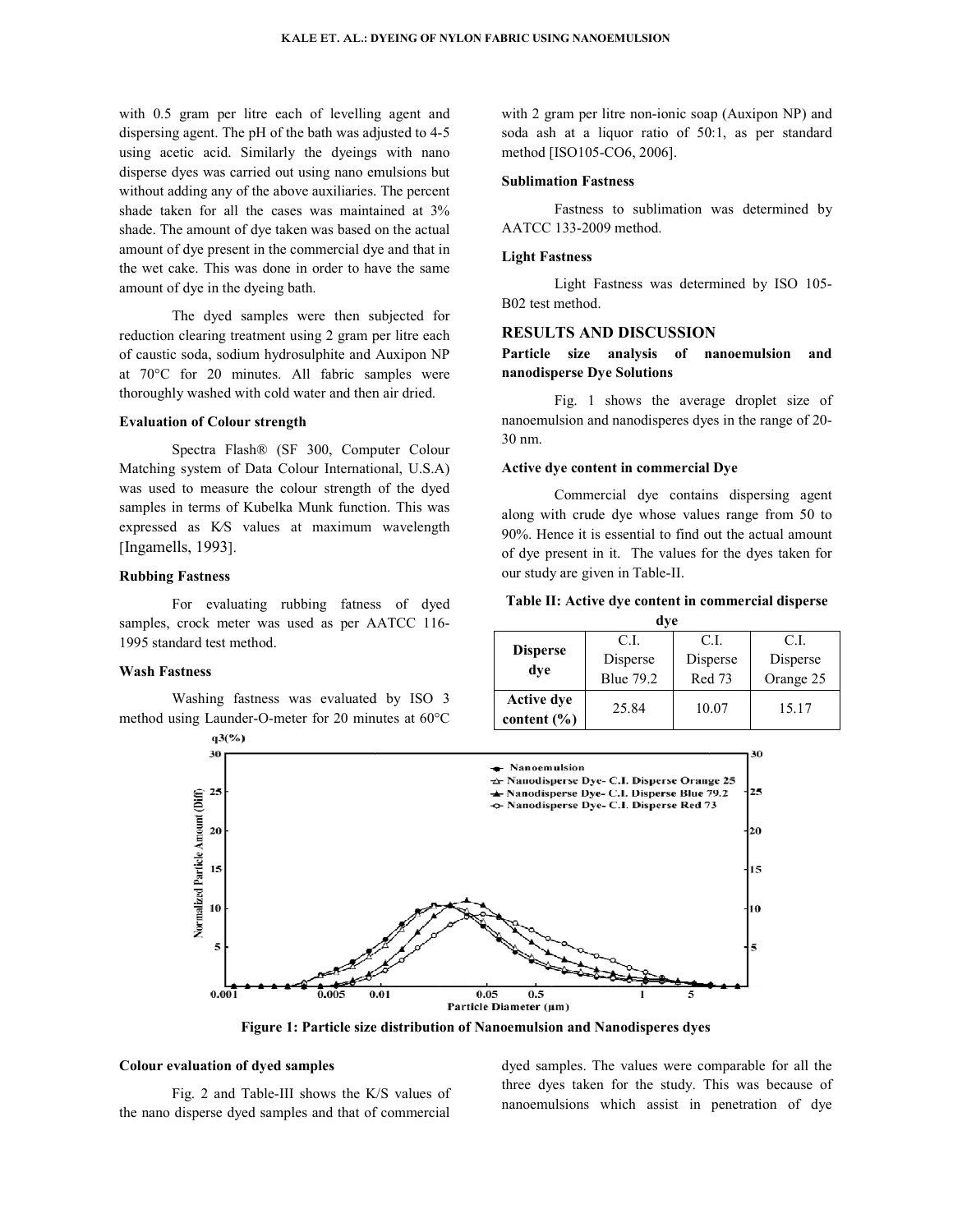molecules in to the compact structure of nylon to a greater extent due to the nano metric size (20-30 nm) of the oil phase containing the dye molecules as against the commercial dyes whose size is always in

micrometer range [D. et. al., 2014]. Fig. 3 depicts the actual dyed samples showing the same apparent colour strength.



**Figure 2: Colour values of nano disperse and commercial dyed samples** 

## **Evaluation of Fastness properties**

 The result of the washing, rubbing, sublimation and light fastness of the dyed samples are summarized in Table-III. It was observed that the fastness properties of all the three nanodisperse dyed

samples were at par or better as compared to the commercial disperse dyed samples. The penetration of the disperse dye was to the core of the nylon fibre due to the nano size of the emulsion resulting in excellent fastness properties.

|                       | Dye (Shade: 3%)      |                         |                         |  |  |
|-----------------------|----------------------|-------------------------|-------------------------|--|--|
| Samples dyeing with   | C.I. Disperse Red 73 | C.I. Disperse Blue 79.2 | C.I. Disperse Orange 25 |  |  |
| <b>Commercial dye</b> |                      |                         |                         |  |  |
| Nanoemulsion dye      |                      |                         |                         |  |  |

**Figure 3: Nano disperse and commercial dyed samples**

| <b>Samples</b>       |                         | K/S<br><b>Values</b> | Washing | Rubbing |         | <b>Sublimation at</b> | Light |
|----------------------|-------------------------|----------------------|---------|---------|---------|-----------------------|-------|
|                      |                         |                      |         | dry     | wet     | $210^0C$              |       |
| C.I. Disperse        | <b>Commercial Dye</b>   | 27.14                | 4       | $4 - 5$ | 4       | 4                     | 8     |
| <b>Red 73</b>        | <b>Nanodisperse Dye</b> | 30.18                | $4 - 5$ | $4 - 5$ | 4       |                       | 8     |
| C.I. Disperse        | <b>Commercial Dye</b>   | 18.97                | $4 - 5$ |         | $3-4$   | 4                     |       |
| <b>Blue 79.2</b>     | <b>Nanodisperse Dye</b> | 20.23                |         | 5       | $3-4$   | $3-4$                 | 8     |
| <b>C.I. Disperse</b> | <b>Commercial Dve</b>   | 11.64                | $4 - 5$ | $4 - 5$ | $3-4$   | $3 - 4$               | 8     |
| Orange 25            | <b>Nanodisperse Dve</b> | 12.59                | $4 - 5$ | $4 - 5$ | $3 - 4$ |                       | 8     |

**Table III: Fastness properties of nanodisperse and commercial dyed samples**